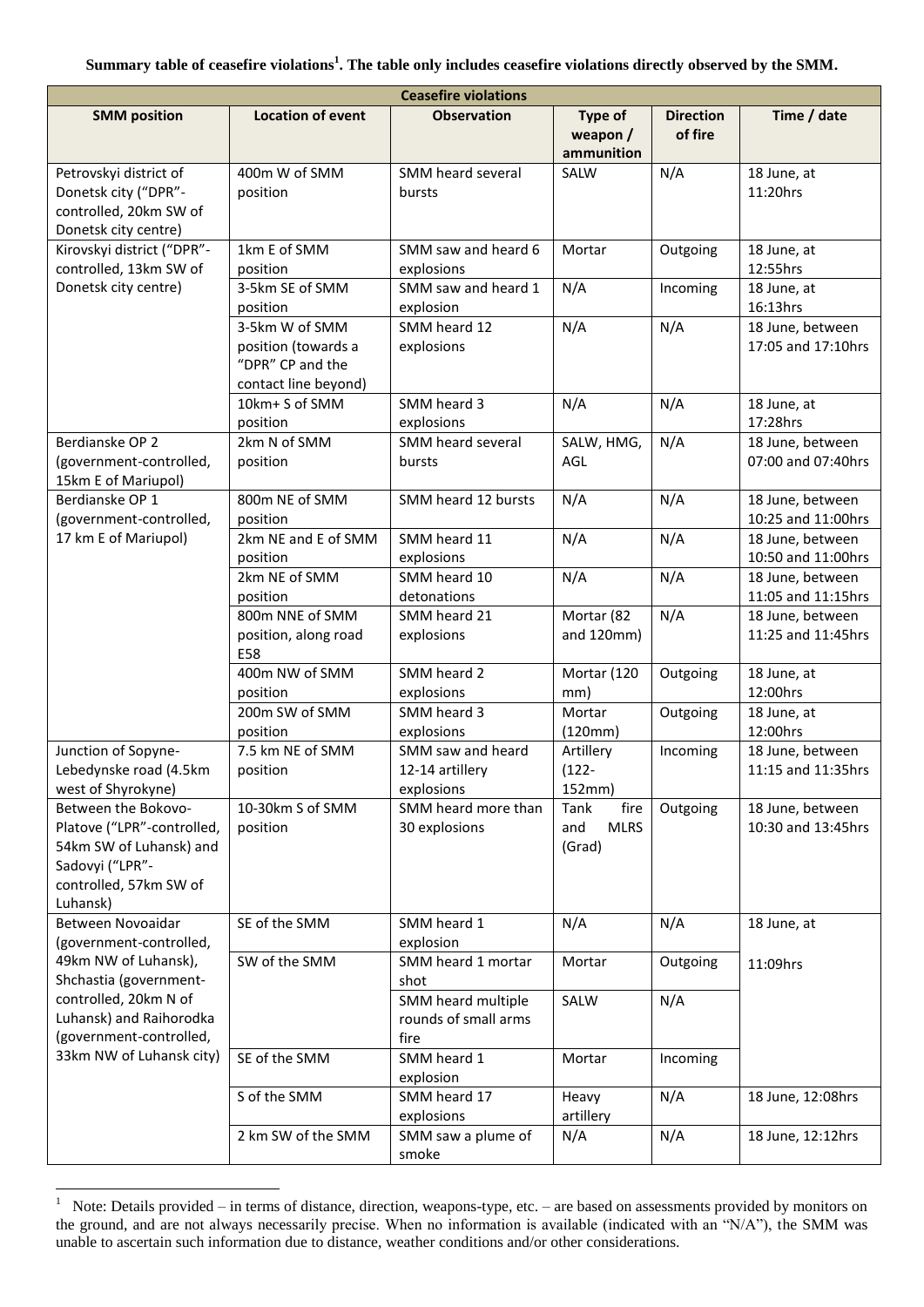|                        | SW of the SMM    | SMM heard 1<br>explosion                               | N/A                  | N/A      | 18 June, 11:18hrs                      |
|------------------------|------------------|--------------------------------------------------------|----------------------|----------|----------------------------------------|
|                        | SE of the SMM    | SMM heard 1<br>explosion                               | Mortar               | Incoming | 18 June, 11:19hrs                      |
|                        | SW of the SMM    | SMM heard multiple<br>rounds of small arms<br>fire     | SALW                 | N/A      | 18 June, 11:22hrs                      |
|                        | SE of the SMM    | SMM heard 1<br>explosion                               | N/A                  | N/A      | 18 June, 11:22hrs                      |
|                        | SW of the SMM    | SMM heard multiple<br>rounds of machine gun<br>fire    | SALW                 | N/A      | 18 June, 11:23hrs                      |
|                        |                  | SMM heard two<br>explosions in quick<br>succession     | Light<br>artillery   | N/A      | 18 June, 11:24hrs                      |
|                        | SE of the SMM    | SMM heard two<br>explosions in quick<br>succession     | Light<br>artillery   | N/A      | 18 June, 11:25hrs                      |
|                        |                  | SMM heard three<br>explosions in quick                 | Light<br>artillery   | N/A      | 18 June, 11:26hrs                      |
|                        | SW of the SMM    | SMM heard explosions                                   | Artillery<br>(120mm) | Incoming | 18 June, 11:27hrs                      |
|                        |                  | SMM heard multiple<br>rounds of small arms<br>fire     | SALW                 | N/A      | 18 June, 11:28hrs                      |
|                        | SE of the SMM    | SMM heard 1<br>explosion                               | Artillery            | Incoming | 18 June, 11:29hrs                      |
|                        | N/A              | SMM heard 1 shot                                       | Artillery            | Outgoing | 18 June, 11:29hrs                      |
|                        | N/A              | SMM heard 1 shot                                       | Artillery            | Outgoing | 18 June, 11:30hrs                      |
|                        | N/A              | SMM heard multiple<br>rounds of small arms<br>fire     | SALW                 | N/A      | 18 June, 11:31hrs                      |
|                        | SW of the SMM    | SMM heard 4<br>explosions                              | Artillery            | N/A      | 18 June, 11:31hrs                      |
|                        |                  | SMM heard 1<br>explosion                               | Artillery            | N/A      | 18 June, 11:32hrs                      |
|                        |                  | SMM heard 1<br>explosion                               | Artillery            | N/A      | 18 June, 11:36hrs                      |
|                        | SE of the SMM    | SMM heard 1<br>explosion                               | Artillery            | N/A      | 18 June, 11:36hrs                      |
|                        | S of the SMM     | SMM heard 2<br>explosions                              | Artillery            | N/A      | 18 June, 11:37hrs                      |
|                        | SW of the SMM    | SMM heard 9+<br>explosions                             | Artillery            | Incoming | 18 June, between<br>11:38 and 11:46hrs |
|                        |                  | SMM heard 6<br>explosions                              | Artillery            | N/A      | 18 June, between<br>11:38 and 11:53hrs |
|                        | SE of the SMM    | SMM heard 9<br>explosions                              | Artillery            | N/A      | 18 June, between<br>11:55 and 12:04hrs |
|                        | SW of the SMM    | SMM heard 1<br>explosion                               | Artillery            | N/A      | 18 June, 12:05hrs                      |
|                        | S of the SMM     | SMM heard 17<br>explosions in very<br>short succession | Heavy<br>artillery   | N/A      | 18 June, 12:08hrs                      |
| Toshkivka (government- | 5-10km SW of the | SMM heard 15                                           | Heavy                | Incoming | 18 June, from                          |